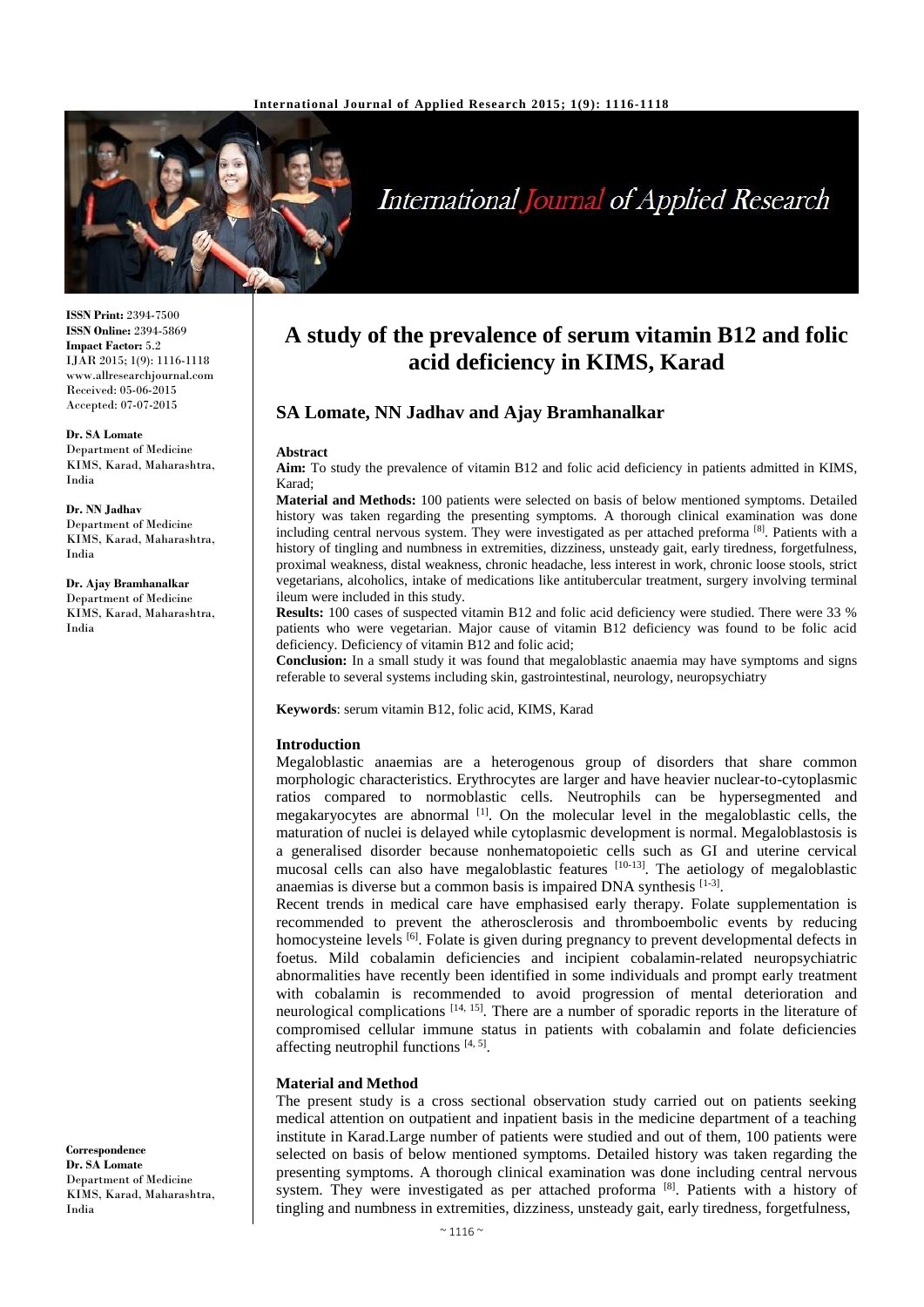proximal weakness, distal weakness, chronic headache, less interest in work, chronic loose stools, strict vegetarians, alcoholics, intake of medications like antitubercular treatment, surgery involving terminal ileum were included in this study.

It's a competitive assay in which vitamin B12 from patient's serum competes with vitamin B12 labelled with acridinum ester in the Lite Reagent, for a limited amount of purified  $[8, 9]$ intrinsic factor which is covalently coupled to paramagnetic particles in solid phase. The assay uses releasing agent (Sodium Hydroxide) to release vitamin B22 from the endogenous binding proteins in the samples and prevents rebinding after the solid phase is added to the sample

Serum, heparinised plasma are recommended samples for this assay.

## **Observation and discussion**

**Table 1:** Presence and severity of anaemia

| <b>Deficiency Group</b> | Hb 6-11 | Hb >11 |
|-------------------------|---------|--------|
| Absolute B12            |         |        |
| Folic acid              | 21      |        |
| Borderline B12          | g       |        |
| Combined                |         |        |
| Normal                  | 38      | ۱n     |

100 cases of suspected vitamin B12 and folic acid deficiency were studied. There were 33 % patients who were vegetarian. Major cause of vitamin B12 deficiency was found to be folic acid deficiency. Deficiency of vitamin B12 and folic acid was studied in 4 groups:

- a. Absolute vitamin B12 deficiency (S. Vitamin B12<200pg/ml)
- b. Absolute folic acid deficiency (S. Folic acid<5ng/ml)
- c. Borderline vitamin B12 deficiency (S. Vitamin B12-- 200-250pg/ml)
- d. Combined vitamin B12 and folic acid deficiency Of the tested 100 patients
- Absolute vitamin B12 deficiency was found in 6 % patients b. Borderline vitamin B12 deficiency was found in 9 % patients c. Absolute folic acid deficiency was found in 26 % patients d. Combined vitamin B12 and folic acid deficiency was found in 10 % patients Thus, folic acid deficiency forms a major chunk of deficiency group.

**Table 2:** Neurological Signs (ABS/Loss) In Normal Levels of Vitamin B 12 and Folic Acid

| <b>Neurological signs</b> | ul |    |
|---------------------------|----|----|
| Reflex                    |    | 28 |
| Touch                     |    |    |
| Vibration                 |    | 29 |
| Position                  |    | 29 |
| Romberg's                 | 30 |    |

**Table 3:** Peripheral Blood Smear Findings IN Deficiency Group

| <b>Deficiency Group</b> | <b>Macrocytes</b> | Hypersegmented<br>neutrophils |
|-------------------------|-------------------|-------------------------------|
| Absolute B12            |                   |                               |
| Folic acid              | 10                |                               |
| Borderline B12          |                   |                               |
| Combined                |                   |                               |
| Normal                  |                   |                               |

The clinical features in megaloblastic anaemia were found to be tingling numbness in 11 % patients, unsteady gait in 3 % patients, giddiness in 41% patients, pallor in 85% patients, diffuse hyperpigmentation on skin in 52 % patients, glossitis in 40% patients and stomatitis in 57 % patients.

**Table 4:** Platelet count deficiency group

| <b>Deficiency Group</b> | $<$ 1.5 lakh | >1.5 lakh |
|-------------------------|--------------|-----------|
| Absolute B12            |              |           |
| Folic acid              |              | 26        |
| Borderline B12          |              |           |
| Combined                |              |           |
|                         |              |           |

MCV was raised in 23% patients, 37% patients had macrocytosis and 6% patients had hypersegmented neutrophils on peripheral blood smear and 8% patients had thrombocytopaenia. 28 % patients had low RBC count i.e. <3x106 cu/mm 6% patients had neuropsychiatric manifestations [7]. Depressive illness in 1% patients, dementia in 0% patients, forgetfulness in 1% patients, mania/hallucination in 0 % patients each and chronic headache in 1% patients. Neuropathy in form of loss of reflexes, decreased touch sensation was present in 9% patients. Posterior column involvement viz. Loss of joint position, vibration, positive Romberg's sign were present in 34% patients of vitamin B12 and folic acid deficiency.

## **Conclusion**

In a small study it was found that megaloblastic anaemia may have symptoms and signs referable to several systems including skin, gastrointestinal, neurology, neuropsychiatry. The neurological syndrome is variable and includes headache to simple tingling and numbness. The neurological features may not be proportionate to the degree of haematological changes and may be independent of each their. Hence a high index of suspicion may avert the serious neurological damage with reversal to normal status if treated early.

## **Conflict of interest**: No conflict of Interest

**Funding:** KIMSDU, Karad

## **References**

- 1. Sharvon SD, Carney MW, Chanarin I, Reynolds EH. The neuropsychiatry of megaloblastic anaemia. Br Med J. 1980; 281(6247):1036-8.
- 2. Babu S, Srikantia SO. Availability of folates from some foods. Am J Clin Nutr 1976; 29:376-9
- 3. Smith EL. Vitamin 12. London: John Wiley and Sons, 1960, 20.